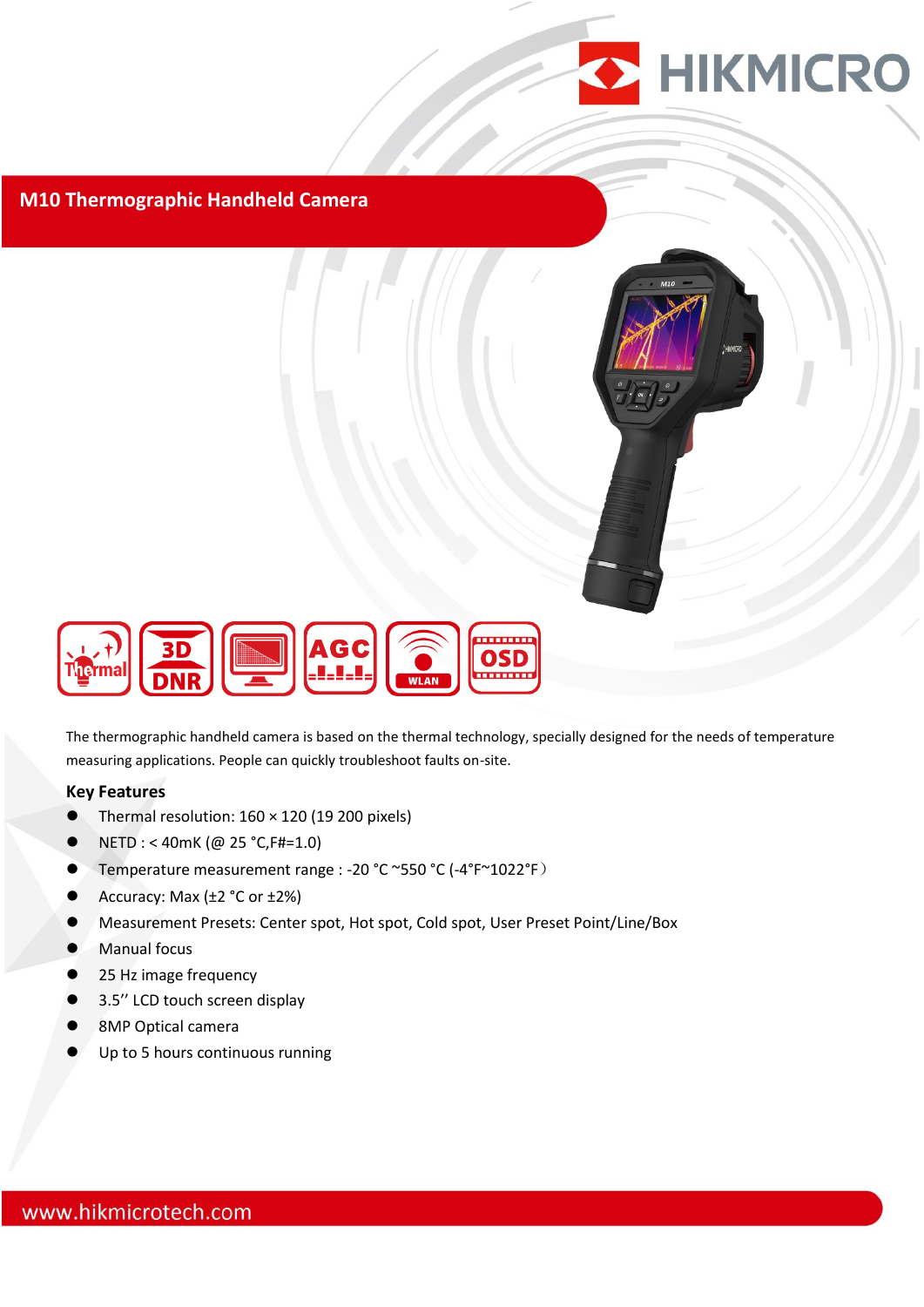

# **Specification**

| <b>Thermal Module</b>           |                                                               |
|---------------------------------|---------------------------------------------------------------|
| Image Sensor                    | Vanadium Oxide Uncooled Focal Plane Arrays                    |
| IR Resolution                   | 160 × 120 (19 200 pixels)                                     |
| <b>Pixel Pitch</b>              | $17 \mu m$                                                    |
| Spectral Range                  | $8 - 14 \mu m$                                                |
| <b>NETD</b>                     | < 40 mK (@25°C), F#=1.0                                       |
| Focal Length                    | 6.2 mm                                                        |
| FOV (Field of View)             | $25^\circ \times 18.7^\circ$                                  |
| Image Frequency                 | 25 Hz                                                         |
| Focus                           | Manual                                                        |
| IFOV (Spatial Resolution)       | 2.74 mrad                                                     |
| Aperture                        | F 1.1                                                         |
| <b>Optical Module</b>           |                                                               |
| <b>Picture Resolution</b>       | Configurable: 2 MP, 5 MP, 8 MP                                |
| Video Resolution                | $640 \times 480$                                              |
| Focus                           | Fixed                                                         |
| <b>FOV</b>                      | $25^\circ \times 18.7^\circ$                                  |
| <b>Image Display</b>            |                                                               |
| Display                         | 640 × 480 Resolution, 3.5" LCD Touch Screen                   |
| <b>Color Palettes</b>           | White Hot, Black Hot, Rainbow, Ironbow, Red Hot, Fusion, Rain |
| Digital Zoom                    | 1x, 2x, 4x, 8x                                                |
| Image Modes                     | Thermal/Optical/Fusion/PIP                                    |
| PIP                             | Thermal Picture in Optical Picture                            |
| Fusion                          | Thermal Picture and Optical Picture Combined                  |
| <b>Measurement and Analysis</b> |                                                               |
| <b>Object Temperature Range</b> | -20 °C to 550 °C (-4 °F to 1022 °F)                           |
| Accuracy                        | Max (±2 °C, ±2%)                                              |
| <b>Measurement Presets</b>      | Center spot, Hot spot, Cold spot, Off                         |
| Point                           | 10 User Presets                                               |
| Line                            | 1 User Presets                                                |
| Box                             | 3 User Presets                                                |
| High Temperature Alarm          | <b>Audible Warning</b>                                        |
| Color Alarm (Isotherm)          | Above/Below/Interval/Insulation                               |
| <b>Storage</b>                  |                                                               |
| <b>Storage Media</b>            | Removable SD Card (16 GB)                                     |
| Image Storage Capacity          | 30 000 images                                                 |
| Image File Format               | JPEG with measurement data included                           |
| <b>Video Storage Capacity</b>   | 10 hours                                                      |
| Video File Format               | MP4                                                           |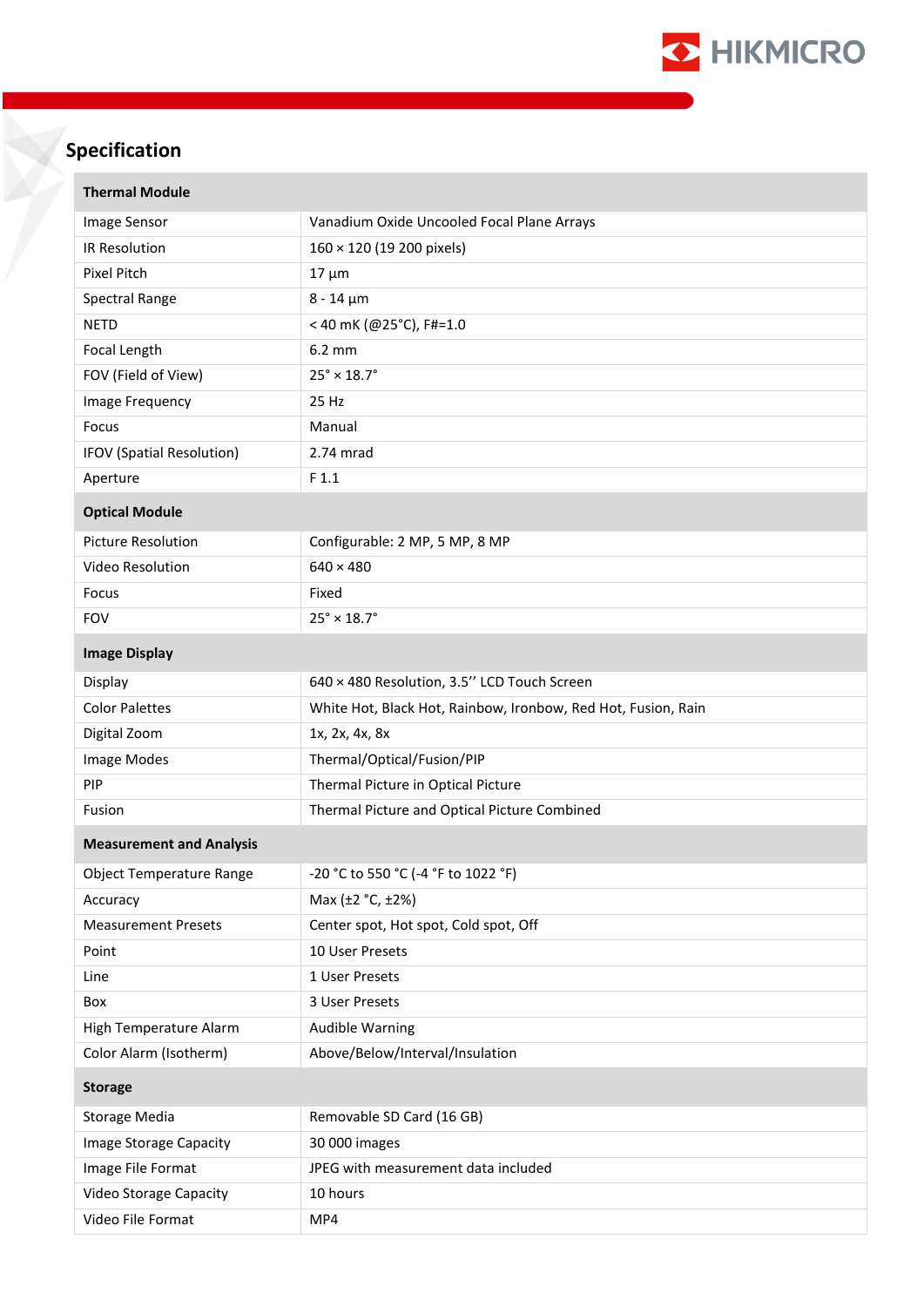

### **Functions**

| Laser Pointer                    | Yes                                                                             |
|----------------------------------|---------------------------------------------------------------------------------|
| Laser Type                       | $Class$ $\Pi$                                                                   |
| LED Light                        | 70 Lumens                                                                       |
| Wi-Fi                            | 802.11 a/ac/b/g/n (2.4 and 5 GHz)                                               |
| Bluetooth                        | Bluetooth 4.2                                                                   |
| Level/ Span                      | Auto/Manual                                                                     |
| <b>Text Comment</b>              | 200 Characters at Most                                                          |
| <b>Voice Comment</b>             | 60 Seconds at Most                                                              |
|                                  | 18 Languages                                                                    |
| Menu Language                    | English/German/French/Russian/Korean/Spanish/Portuguese/Italian/Japanese/Hungar |
|                                  | ian/Czech/Slovak/Polish/Romanian/Danish/Turkish/Traditional Chinese/Arabic      |
| <b>Power System</b>              |                                                                                 |
| Power Supply                     | 12 V DC/1.5A, 5V DC/2A (Charging via USB)                                       |
| Power Consumption                | 4.2 W                                                                           |
| <b>Battery Type</b>              | Dismountable and Rechargeable Li-ion Battery                                    |
| <b>Battery Operating Time</b>    | 5 Hours Continuous Running                                                      |
| General                          |                                                                                 |
| <b>Working Temperature</b>       | -20 °C to 50 °C (-4 °F to 122 °F)                                               |
| <b>Storage Temperature Range</b> | -20 °C to 60 °C (-4 °F to 140 °F)                                               |
| Protection level                 | <b>IP54</b>                                                                     |
| Drop Test Height                 | 2 m (6.56 ft)                                                                   |
| Interface                        | USB Type-C                                                                      |
| Weight                           | Approx. 653 g (1.44 lb)                                                         |
| Dimension                        | 244 mm $\times$ 100 mm $\times$ 104 mm (9.6 " $\times$ 3.9 " $\times$ 4.1 ")    |
| <b>Tripod Mounting</b>           | UNC 1/4"-20                                                                     |